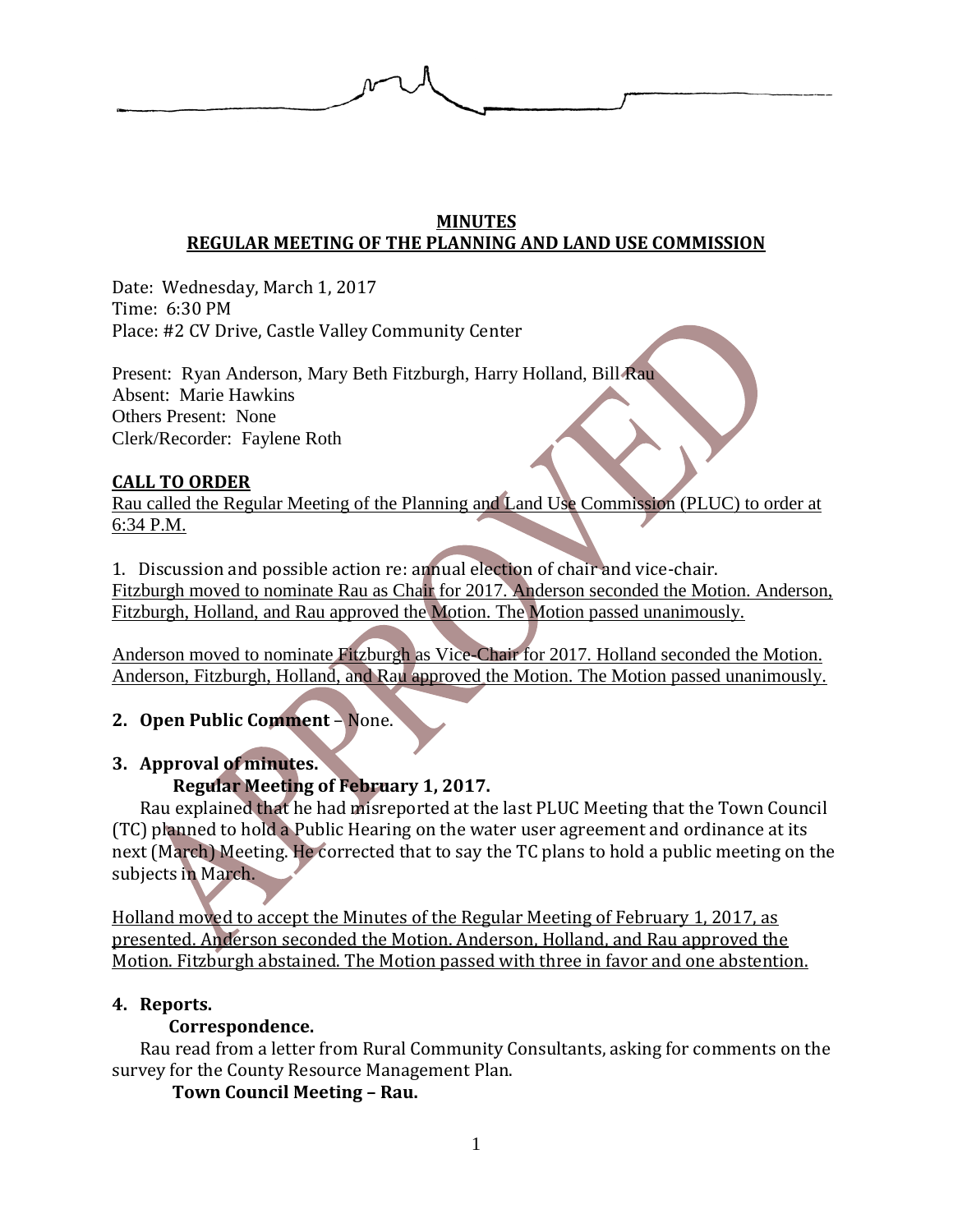Rau reported that four representatives from Rocky Mountain Power (RMP) spoke at the last TC Meeting. According to Rau the RMP reps acknowledged the problems and outages in Castle Valley over the past year—if not longer—and informed the TC of the work they are doing to correct the problems. RMP spent \$1.5 million last year putting in more poles across the LaSal range (beginning approximately 11 miles south of Porcupine Rim) to prevent power lines from bumping into one another and clearing vegetation from their right of way to enable repair crews to more easily access the easement. They have budgeted another \$1.1 million for additional work in 2017. In September 2017 they plan to be working in Castle Valley to put new poles down from Porcupine Rim. They said a helicopter will be necessary for this section. In addition, the RMP reps said they will be adding 50 new poles and cross arms in the Castle Valley section.

Anderson asked whether RMP intended to put lines underground. Fitzburgh responded that there had been an earlier agreement with a different power company to put lines underground, but reported that RMP has said it will not pay for that. She observed that Ordinance 85-3 requires power lines over private property to go underground, at the owner's expense.

Rau reported that John Groo, Water Agent, had informed the TC that a revised draft of the water ordinance and water user agreement will be available in the next few weeks and will be posted on the Town website. He noted that the draft addresses some of the concerns raised by the public at the last TC Meeting. The revised draft will be discussed at the March TC Meeting.

Rau also reported that the annual Town clean-up is being planned for April 8. The Town plans to cover the expense for one load per property. Lot owners will be charged for additional loads.

#### **County Resource Management Plan Report – Rau**

Rau reported that Rural Community Consultants (RCC) had held a not-well-publicized meeting last month in Grand County Council Chambers to take questions from the public about how to record comments. RCC has created a survey with 28 topics for comment. Comments can be generic by rating the importance of each topic, or comments can respond to the accuracy and currency of the background resources provided. Rau said that the consultants welcome any additional resources that can be provided. The survey is available at [www.grandrmp.org.](http://www.grandrmp.org/) Rau said to click on the resource icons for each topic to read the background information. He noted that the energy section was deficient, in his opinion, especially regarding the area north of I-70 which ignored the impact of transport connections between gas and oil wells in the area.

Fitzburgh reported that the PLUC had previously written a letter for TC consideration regarding watershed protection for CV. She will consult with Mayor Erley to determine if it has been forward to RCC. The deadline for comments is March 6.

Rau said that there will be other chances for comment after the draft is prepared. The draft will first go the County Planning Commission then to the County Council before being submitted to the State. Rau said he had the impression that the consultants recognize that the process is "moving very fast."

PLUC Members agreed that comments from PLUC Members should be submitted as private individual comments without reference to PLUC Membership.

**Permit Agent – Roth.**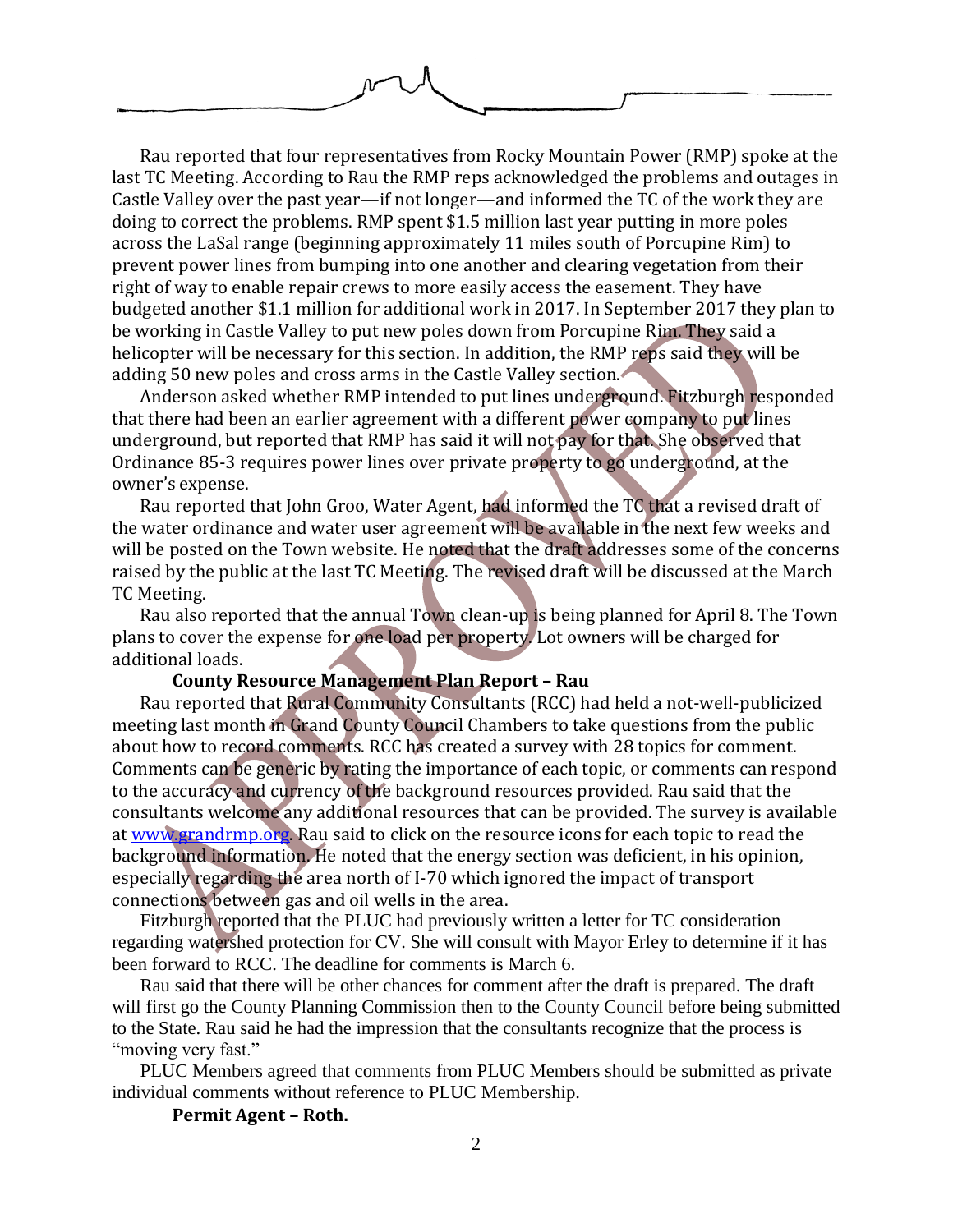

Roth submitted a report for building permit activity which included two residential building permits, one electrical permit, and one Certificate of Occupancy review. She reported that Kyle Yelderman, Lot 431, had submitted a request for permission to add solar panels to the roof of the noncomplying structure on his lot. Fitzburgh replied that the PLUC had previously decided that he would have to request a variance for this.

**Procedural Matters** – None.

### **NEW BUSINESS**

### **5. Discussion and possible action re: setbacks for driveways and propane tanks.**

Rau presented a map from the County Assessor's office showing the lot line between Lots 175 and 176. He said that the owner of Lot 175 had expressed concerns to him about the intention of the owner of Lot 176 to put in a driveway along the property line which appears to cut into his property and to locate a modular home exactly at 30 feet from the property line and to put in a propane tank. The owner of Lot 175 had asked the PLUC to consider setbacks for driveways and propane tanks.

Rau noted that an earlier driveway on Lot 176 starts on top of a culvert and questioned whether that created a problem. Fitzburgh said that the current Right-of-Way Encroachment permit would prevent that situation now. Both she and Holland noted that there were no setbacks for driveways and that there were driveways on both their lots that ran along the property line. Rau said that Hawkins had told him by phone that propane tank locations were determined by the propane company and that they looked for a location close to the house and to the driveway. No one knew whether propane companies had established setbacks from houses.

Fitzburgh referred to Ordinance 85-3, Section 8.3. She said this section needs correction because it does not differentiate between conditions required for fuel tanks and for propane tanks. She cited a reference that propane tanks be one foot off ground, five feet from other structures, and accessible by the gas company.

Fitzburgh responded to the complaints by the owner of Lot 175 by saying the incursion of the driveway into the neighboring lot is something for the property owners to resolve. She said, that if not resolved, a complaint can be filed with the Town and handled through conflict resolution. Rau will ask the Roads Manager to look at the culvert situation.

Roth asked for clarification of whether a Right-of-Way encroachment inspection is required before any new driveways are put in. Fitzburgh cited the ordinance requirements that there be no change to the points of entrance or exit of any wash, drainage or waterway on a lot and that culvert installation requires consultation with the Town.

Rau reviewed the action items identified in this discussion:

- Owner of Lot 175 should discuss driveway location with neighbor. Detailed maps are available from County Recorder's office.
- If solution unsatisfactory, a formal complaint can be filed with the Town. The Mayor would form a committee for conflict resolution.
- Rau will ask the Roads Manager to inspect the culvert situation at the beginning of the driveway.
- Rau will discuss the right-of-way encroachment form with the Roads Committee.
- PLUC Members will review the application of Ordinance 85-3, Section 8.3, to propane tanks. Rau noted the need to research setbacks for propane tanks.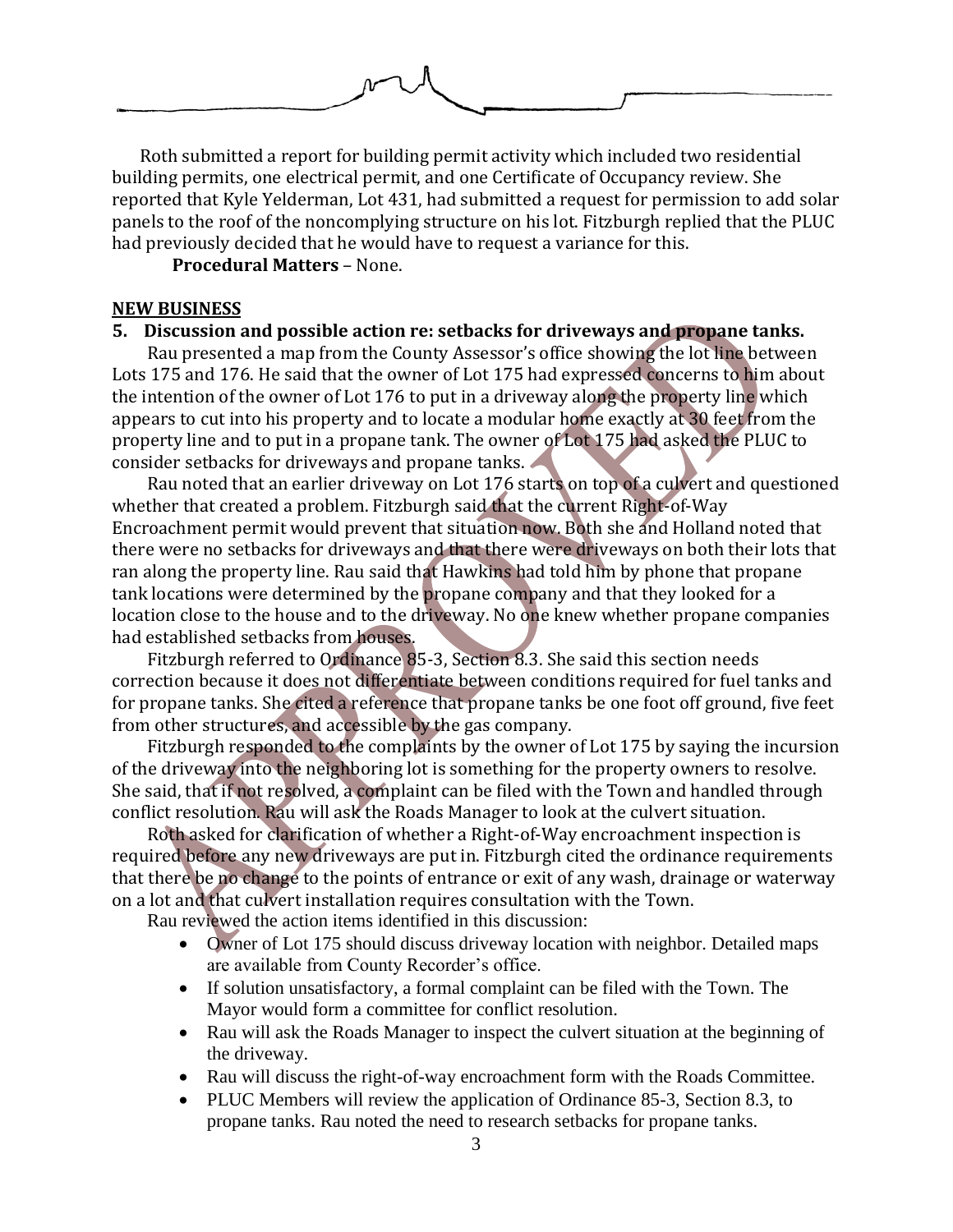

#### **UNFINISHED BUSINESS**

### **6. Discussion of an outline of issues/questions re: group and/or Town solar energy (tabled).**

Rau reviewed the revised draft of a request to ask the TC to consider establishing a committee to assess the feasibility of some form of a community solar system in Castle Valley. If the Town agrees to undertake the study, he said he would expect them to establish a committee to start gathering background information. He anticipated that a complete study would require a year or longer and would likely require some paid input from a consultant.

Fitzburgh observed that the current solar amendments under consideration designate solar systems as an accessory use and/or agricultural use. She said the current wording would not allow community solar gardens or co-ops but suggested that the language could be altered to accommodate this.

Anderson proposed that the ordinance could also be changed at a later date if a community solar plan was adopted at a later date.

Rau noted that the proposed solar amendments state that the Town "encourages" solar. He said it could be changed to say both "individually and collectively."

Fitzburgh said this would also require a change in the definition section.

Holland suggested that it might make sense for the Town to set goals for renewable energy use and make this project part of that goal. He said that Moab has set a goal of 100% renewable energy for municipal use by 2030 and for the public by 2031.

There was brief discussion about other options than solar: wind turbines, geothermal. There was also brief discussion of the challenges for community systems within Castle Valley because of its layout and the distance between homes.

PLUC Members agreed to send the request to the TC. Anderson recommended they call for a task force rather than a committee. Roth reminded Members of the different posting and meeting requirements for official committees and informal committees. Official committee meetings must follow the rules of the Open Meetings Act.

Rau will change "committee" to "task force" in the document and send it to Roth who will submit it to the Town Clerk for consideration at the next TC Meeting. Fitzburgh will attend the TC Meeting as the PLUC representative.

Fitzburgh moved to untable this item. Anderson seconded the Motion. Anderson, Fitzburgh, Holland, and Rau approved the Motion. The Motion passed unanimously.

Rau authorized the inclusion of the discussion made before the item was untabled.

#### **7. Discussion and possible action re: updating Ordinance 2011-1 to adopt the most recent building codes used by Grand County (tabled).**

Anderson moved to untable Item 7. Fitzburgh seconded the Motion. Anderson, Fitzburgh, Holland, and Rau approved the Motion. The Motion passed unanimously.

Fitzburgh said she will present a draft for consideration at the April PLUC Meeting which could be presented at a Public Hearing at their May Meeting.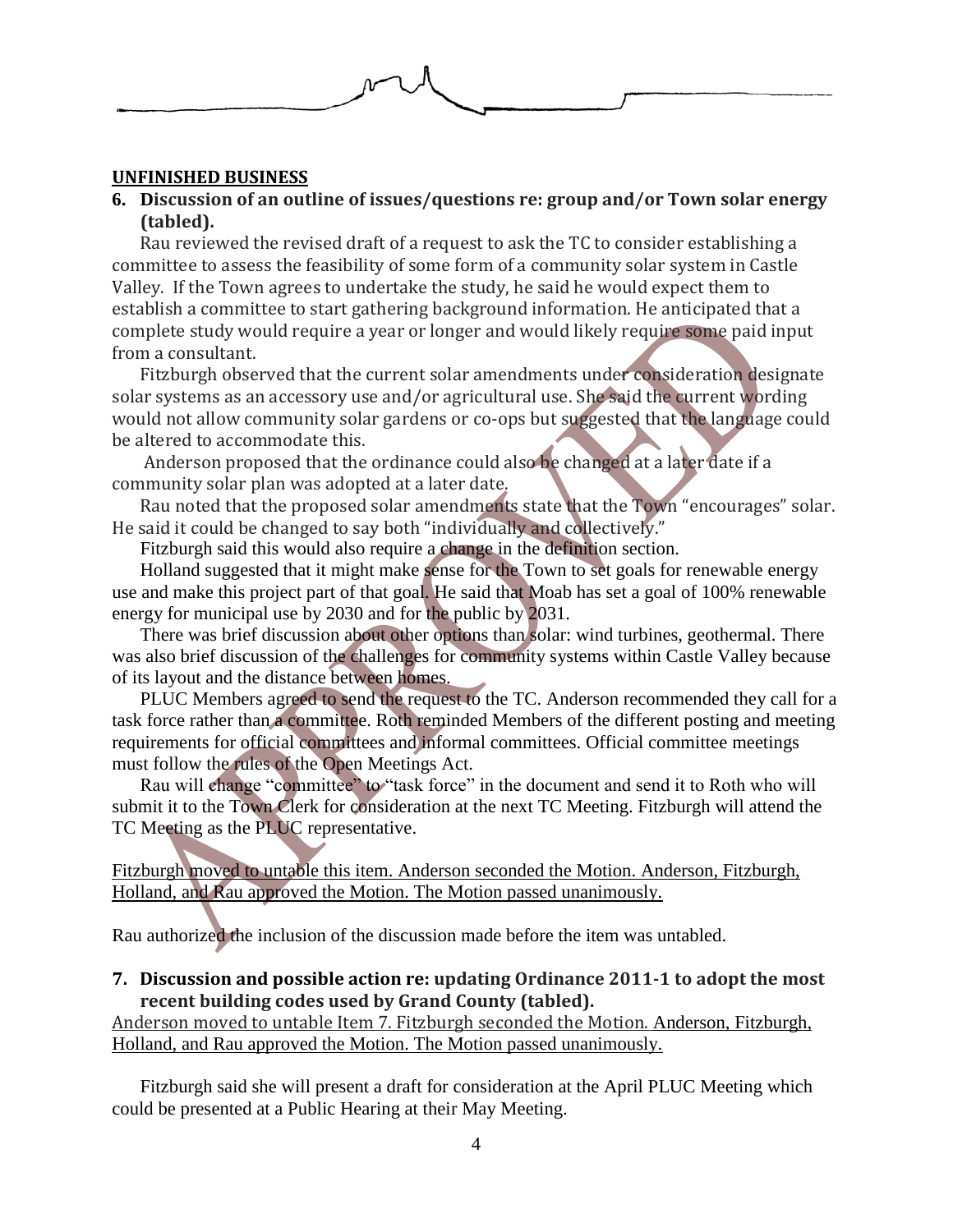

Fitzburgh moved to retable Item 7. Anderson seconded the Motion. Anderson, Fitzburgh, Holland, and Rau approved the Motion. The Motion passed unanimously.

### **8. Discussion and possible action re: amendments to Ordinance 85-3 to establish regulations for solar panels (tabled).**

Fitzburgh moved to untable Item 8. Anderson seconded the Motion. Anderson, Fitzburgh, Holland, and Rau approved the Motion. The Motion passed unanimously.

Fitzburgh reported that she has not yet received any responses from the attorney requests she sent out for review of the proposed amendments. She suggested that the PLUC proceed without attorney input at this point. She observed that the proposed routine/nonroutine solar permits follow the same format the Town uses for building permits and conditional use permits. She said that the decision for attorney review could be deferred to the TC if they decided it was needed. Fitzburgh said that she will present a revised draft at the April PLUC Meeting that would change the designation of solar systems from strictly accessory use and that would accommodate some kind of community solar endeavor.

PLUC Members agreed that the recommendation to the TC would include a suggestion that they have a legal review of the proposal. Fitzburgh said that if an attorney advised changes to the proposed amendments, the document would be returned to the PLUC for revision.

Anderson moved to retable Item 8. Holland seconded the Motion. Anderson, Fitzburgh, Holland, and Rau approved the Motion. The Motion passed unanimously.

**9. Discussion re: future amendments to Ordinance 85-3 (tabled).**  Fitzburgh moved to untable Item 9. Anderson seconded the Motion. Anderson, Fitzburgh, Holland, and Rau approved the Motion. The Motion passed unanimously.

Rau addressed the need to review ordinances relating to septic systems during the next year. Holland agreed to take the lead on the research. Anderson offered to help.

Fitzburgh suggested that Holland contact Laura Cameron who did extensive research on septic systems as a prior PLUC Member. Fitzburgh also said that the State Sanitarian, Orion Rogers, had asked the Town to pass an ordinance requiring pumping of septic tanks upon sale of property. She said that, currently, pumping on sale is required for mortgages but not for nonmortgage sales. She also noted that additional septic information is available on the Town website (including instructions on how to measure the amount of sludge in order to determine when pumping is required) but said that public outreach could be improved—possibly a biyearly informational meeting. She indicated that requiring septic tank pumping every 3-5 years has also been suggested.

Holland will introduce a new Agenda Item when he is ready to proceed.

Rau suggested leaving this Item on the Agenda until after he reports on group housing. He also commented on the ongoing demand for governments to keep their ordinances current and updated. He said that hearing about this from the Moab City government made him realize how important the PLUC's work is in attending to the issues really important to Castle Valley. Fitzburgh replied that she feels that CV is "pretty up-to-date" with its ordinances.